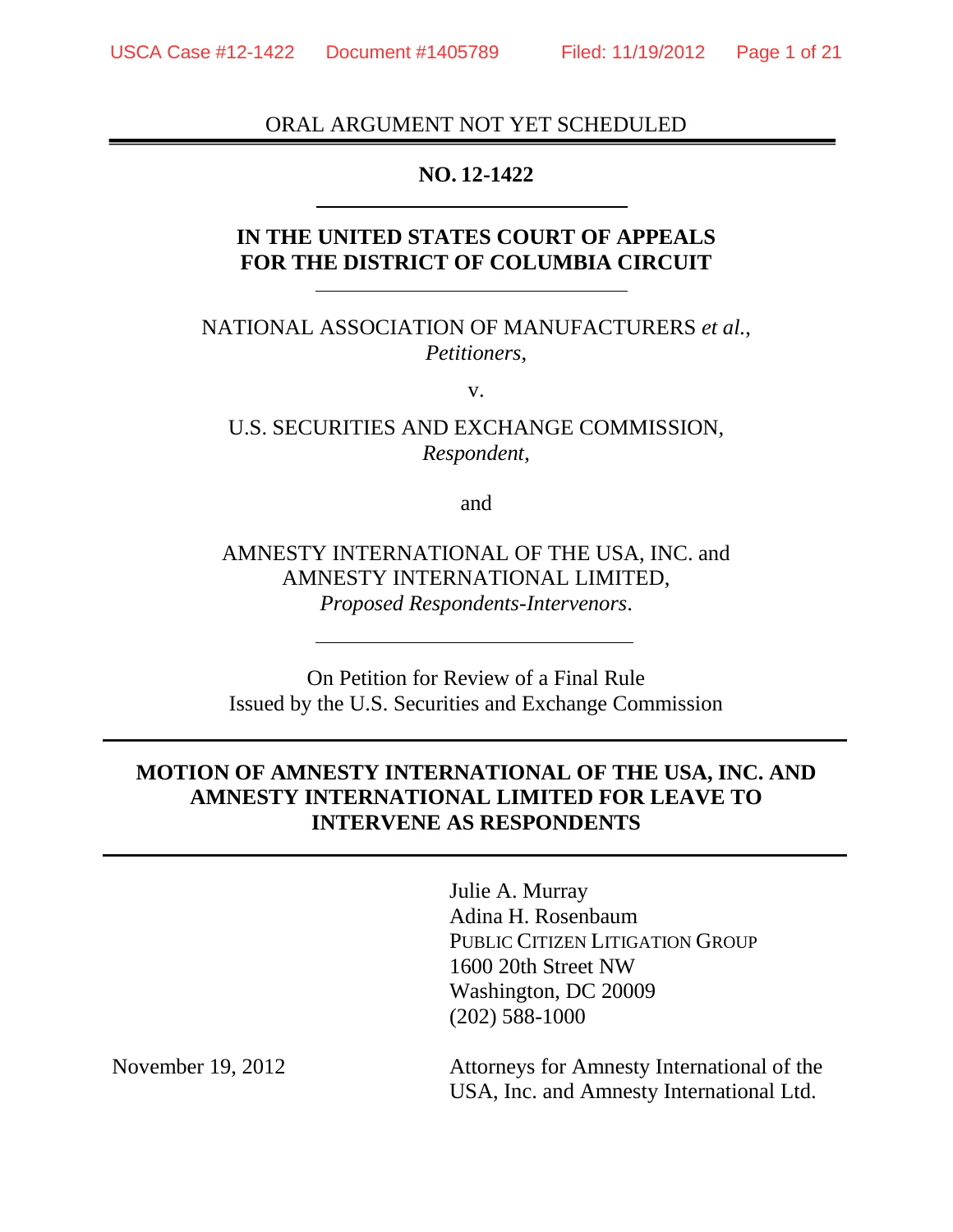## **CERTIFICATE AS TO PARTIES**

The National Association of Manufacturers, the Chamber of Commerce of the United States, and the Business Roundtable are Petitioners in this case. The U.S. Securities and Exchange Commission is the Respondent. Amnesty International of the USA, Inc. and Amnesty International Limited are proposed Respondents-Intervenors. No amici have appeared in the case.

> /s/ Julie A. Murray Julie A. Murray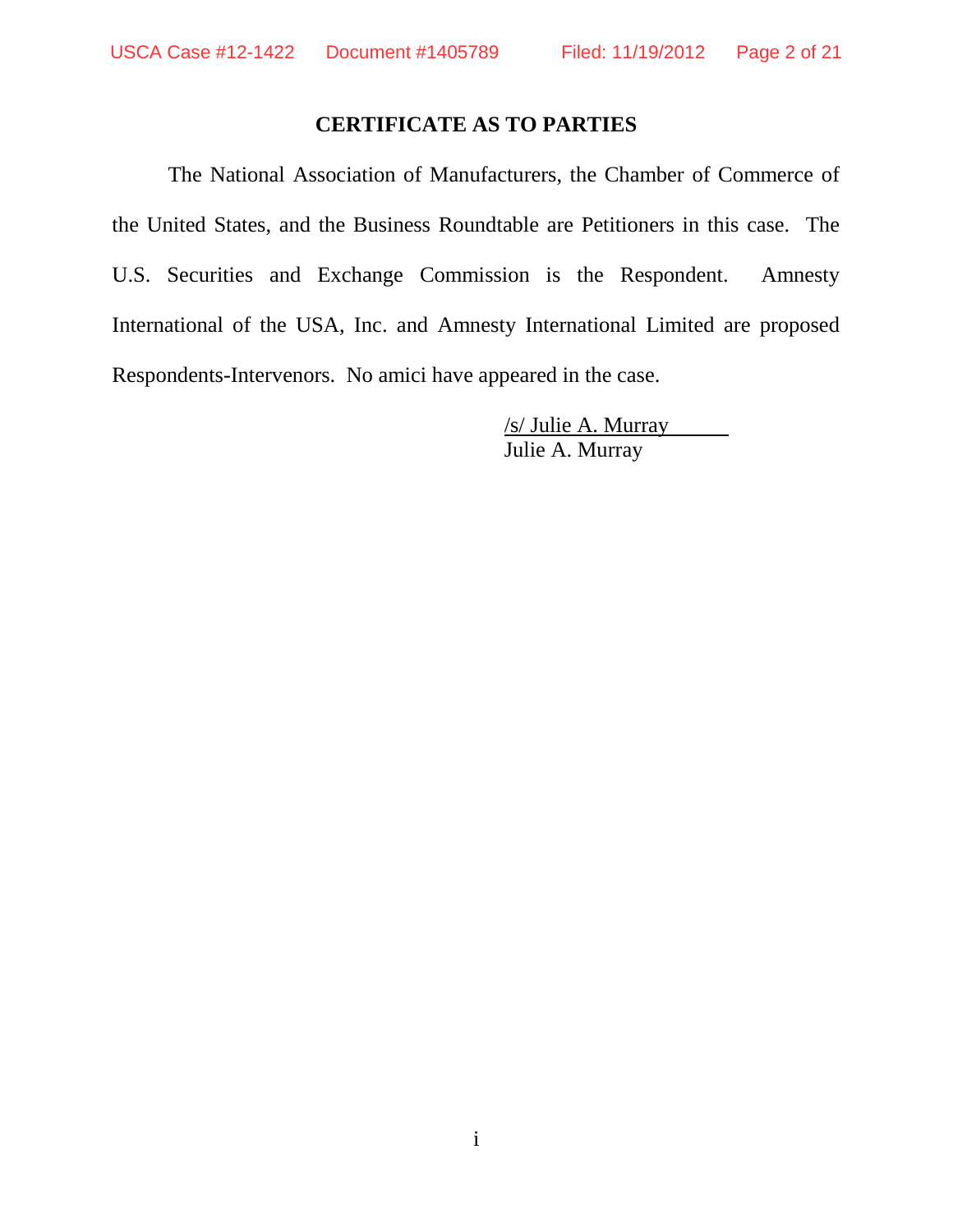## **CORPORATE DISCLOSURE STATEMENT**

Amnesty International of the USA, Inc. and Amnesty International Limited are non-profit organizations. Neither organization has a parent corporation. No publicly-held company has a 10% or greater ownership interest in either organization. The general purpose of the organizations is to do research and take action to end grave abuses of human rights around the world.

> /s/ Julie A. Murray Julie A. Murray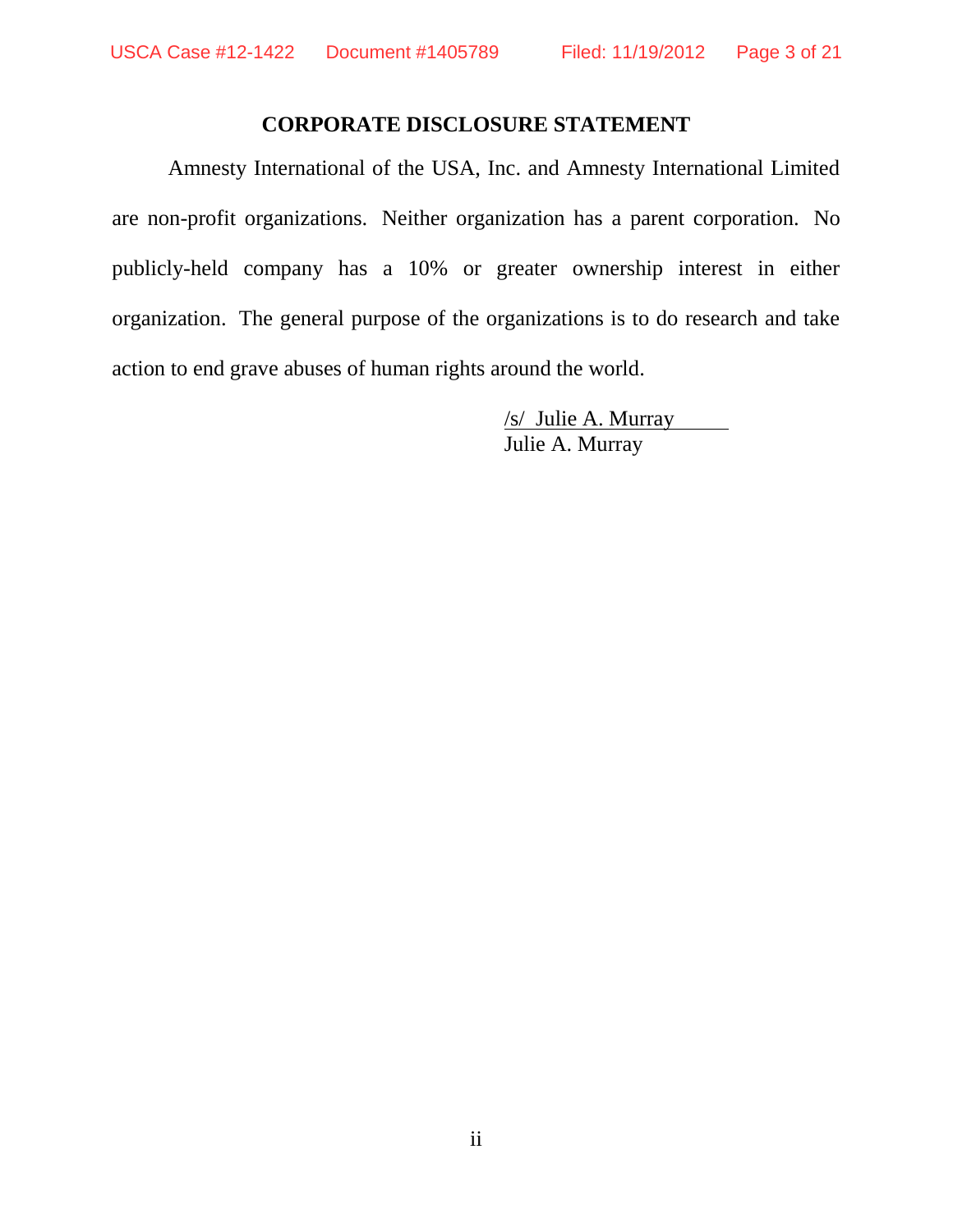### **INTRODUCTION**

Pursuant to Federal Rule of Appellate Procedure 15(d), Amnesty International of the USA, Inc. (AIUSA) and Amnesty International Limited (collectively, Amnesty International) respectfully move to intervene in this proceeding for judicial review of a U.S. Securities and Exchange Commission (SEC) final rule known as the Conflict Minerals Rule, *see* SEC Release No. 34- 67716 (Aug. 22, 2012); SEC, *Conflict Minerals*, 77 Fed. Reg. 56,274 (Sept. 12, 2012) (Conflict Minerals Rule), and the statutory provision requiring adoption of that rule, *see* Dodd-Frank Wall Street Reform and Consumer Protection Act of 2010 (Dodd-Frank Act), Pub. L. No. 111-203, § 1502, 124 Stat. 1376, 2213, codified at 15 U.S.C. § 78m(p). Both the Conflict Minerals Rule and its authorizing statute require certain companies to investigate and disclose whether their products contain minerals that help finance armed groups in the Democratic Republic of the Congo (DRC) or adjoining countries.

Amnesty International has contacted counsel for all parties to obtain their views on this motion. The SEC consents to Amnesty International's intervention, and Petitioners take no position on the motion for leave to intervene.

Amnesty International's motion for leave to intervene as a Respondent satisfies Federal Rule of Appellate Procedure 15(d)'s requirement that Amnesty

1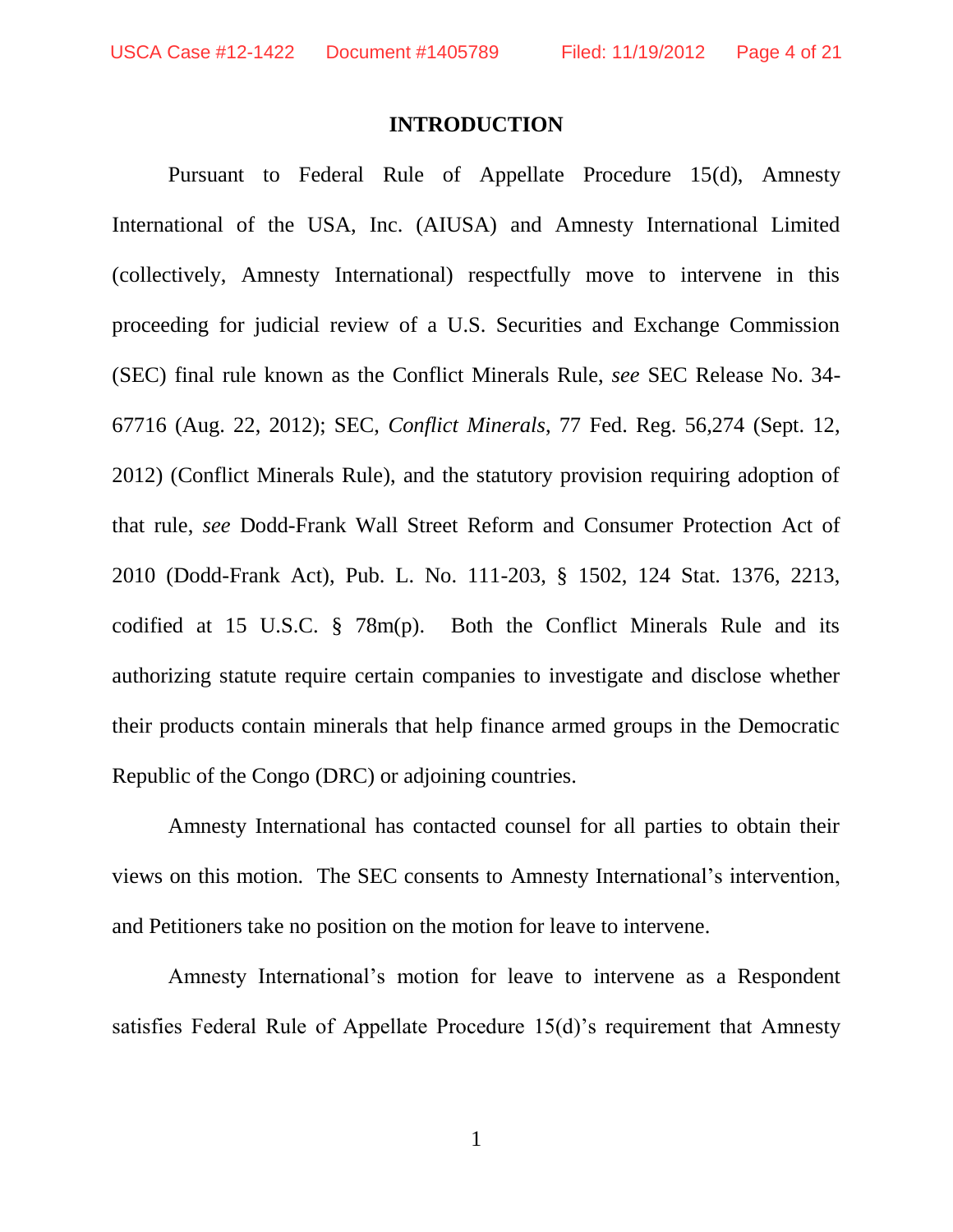International demonstrate an interest and grounds for intervention.<sup>1</sup> Amnesty International participated in the underlying rulemaking. In addition, Amnesty International intends to rely on the information in disclosures required by the Conflict Minerals Rule to make more informed investment, purchasing, and other business decisions. The disclosures will also allow Amnesty International Limited to engage in new activities that support its core mission, whereas invalidation of the Conflict Minerals Rule would require Amnesty International Limited to divert resources from those activities to counteract the reduction in corporate transparency caused by the rule's invalidation. The interest and perspective of Amnesty International are also distinct from those of the SEC, a factor that favors Amnesty International's intervention. The Court should, therefore, grant Amnesty International's motion for leave to intervene in this case.

#### **BACKGROUND**

### **I. Amnesty International**

 $\overline{a}$ 

Amnesty International is a worldwide voluntary membership organization and consists of national branches, international networks, affiliated groups, and international members. Ex. A, Declaration of Suzanne Nossel (Nossel Decl.) ¶ 2.

<sup>1</sup> Amnesty International's motion to intervene is timely under Federal Rule of Appellate Procedure 15(d), which requires intervention within thirty days of the filing of the petition for review.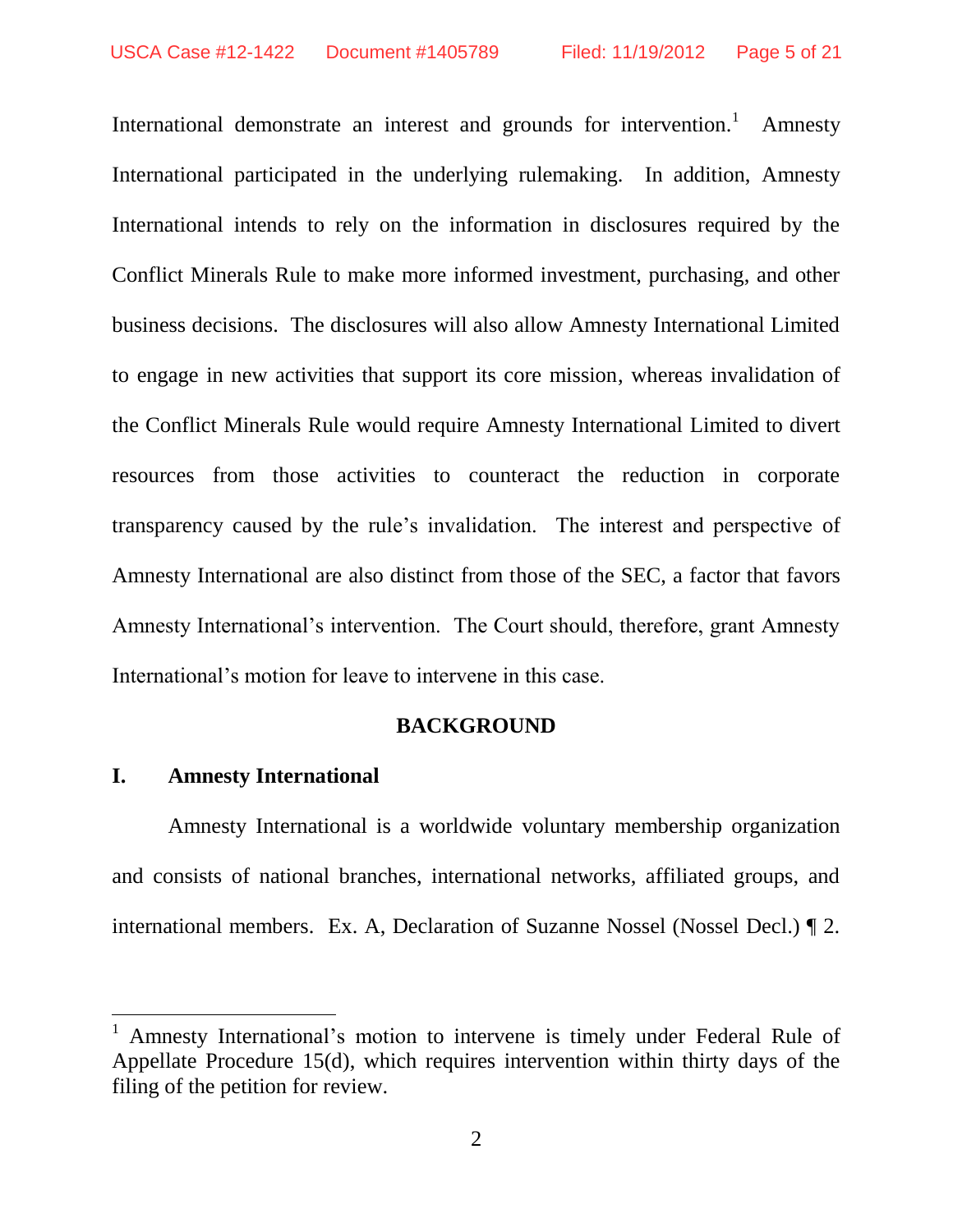Its mission is to conduct research and take action to prevent and end grave abuses of human rights. Ex. B, Declaration of Michael Bochenek (Bochenek Decl.) ¶ 2.

Amnesty International Limited and AIUSA are parts of Amnesty International. Bochenek Decl. ¶ 2; Nossel Decl. ¶ 1. Amnesty International Limited, a non-profit organization registered in England and Wales with a branch office in New York, funds and employs the research, campaigning, and advocacy staff of Amnesty International's International Secretariat. Bochenek Decl. ¶ 3. The International Secretariat is the coordinating body for Amnesty International's worldwide membership and national sections. *Id.*  $\parallel$  2. It conducts in-depth research on human rights violations and their causes and consequences, and it makes recommendations to address those violations. *Id.* The International Secretariat works closely with Amnesty International's national sections, including AIUSA, the Amnesty International section in the United States. *Id.*; Nossel Decl. ¶ 1. AIUSA is the largest national section of Amnesty International with nearly 250,000 members. AIUSA, Who We Are, http://www.amnestyusa.org/aboutus/who-we-are (last visited Nov. 18, 2012). Together, the International Secretariat and national sections such as AIUSA prepare and carry out campaigns, human rights education, and advocacy activities to address the human rights abuses identified through the International Secretariat's research. Bochenek Decl. ¶ 2.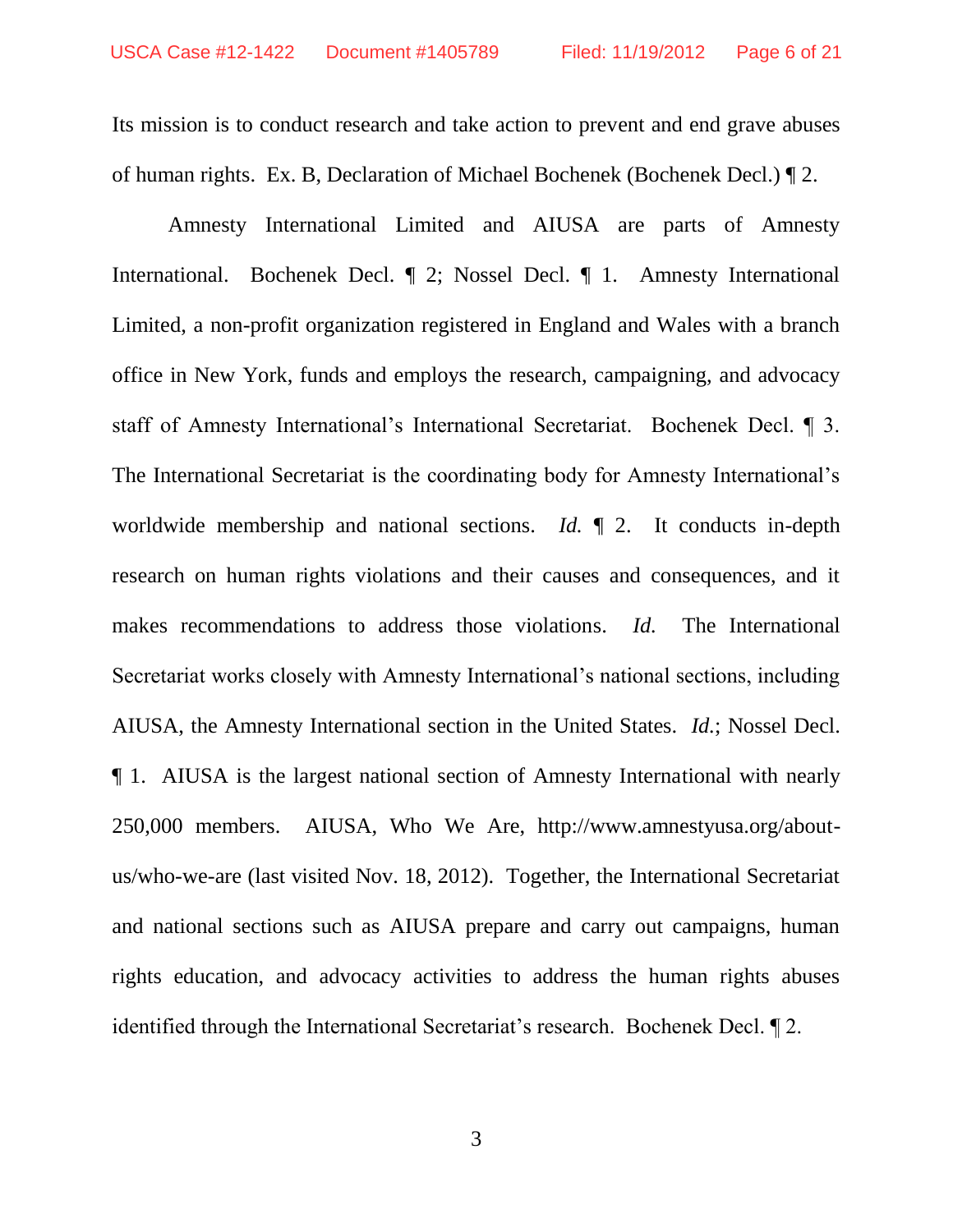#### **II. Section 1502 and the Conflict Minerals Rule**

For nearly two decades, the DRC has been in the grip of armed conflict that has caused the suffering of millions of men, women, and children.<sup>2</sup> Armed groups are responsible for widespread human rights abuses, including unlawful killings, rape, and other forms of sexual violence.<sup>3</sup> An important source of funding for these groups is the minerals trade, which supplies tin, tantalum, tungsten, and gold that end up in popular consumer products. *See* Dodd-Frank Act, § 1502(a), codified at 15 U.S.C. § 78a, note; Conflict Minerals Rule, 77 Fed. Reg. at 56,275- 56,276 & n.6.

In 2010, Congress acted to lessen the use of conflict minerals fueling violence in the DRC, with the goal of "reduc[ing] funding for the armed groups contributing to the conflict" and "put[ting] pressure on such groups to end the conflict." Conflict Minerals Rule, 77 Fed. Reg. at 56,276. Congress did so by passing Section 1502 of the Dodd-Frank Act, which amended U.S. securities law to require certain companies that file reports with the SEC to investigate and disclose publicly whether their products rely on conflict minerals from the DRC or adjoining countries and whether the trade in those minerals helps finance armed

 $\overline{a}$ 

<sup>2</sup> *See* Amnesty Int'l, *"If You Resist, We'll Shoot You": The Democratic Republic of the Congo and the Case for an Effective Arms Trade Treaty* 7 (2012), *available at*  http://www.amnestyusa.org/sites/default/files/12-06-08\_arms\_to\_drc \_-\_final.pdf. 3 *See id.*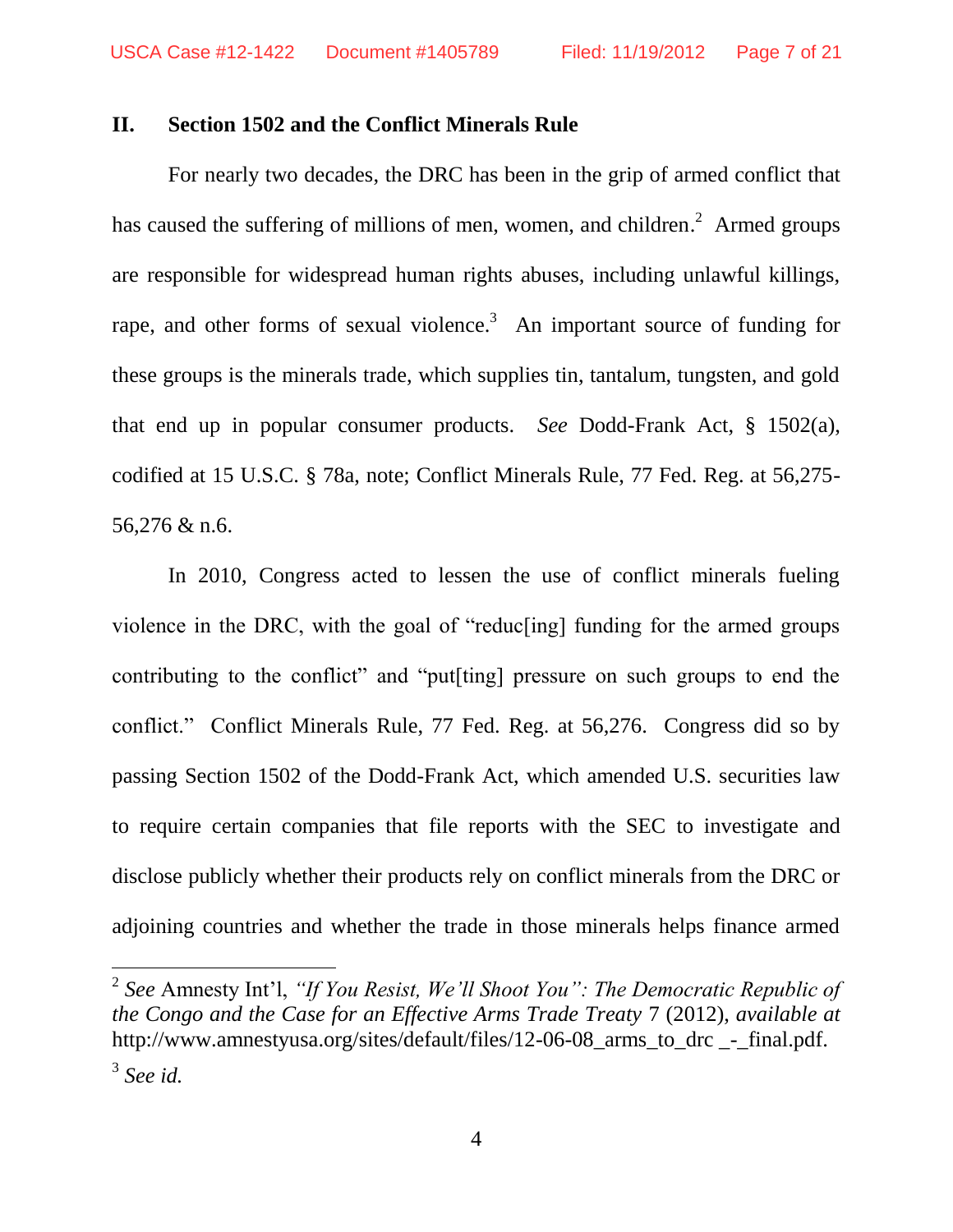groups contributing to the conflict and humanitarian crisis. Dodd-Frank Act, § 1502(b), codified at 15 U.S.C. § 78m(p)(1). Section 1502 increases corporate transparency and provides American consumers and investors with useful information to guide their decisions. *See* Conflict Minerals Rule, 77 Fed. Reg. at 56,276 (citing 156 Cong. Rec. S3976 (daily ed. May 19, 2010) (statement of Sen. Feingold)).

Section 1502 directs the SEC to promulgate implementing regulations for the law's investigation and disclosure requirements, *see* Dodd-Frank Act, § 1502(b), codified at 15 U.S.C. § 78m(p)(1)(A), which the SEC did in August 2012 by adopting the final Conflict Minerals Rule, *see* SEC Release No. 34-67716. The Conflict Minerals Rule applies to companies that file reports with the SEC pursuant to section 13(a) or 15(d) of the Securities Exchange Act of 1934, 15 U.S.C. §§ 78m(a), 78o(d). *See* Conflict Minerals Rule, 77 Fed. Reg. at 56,287. A reporting company that manufactures or contracts to manufacture a product that necessarily contains conflict minerals must conduct a "reasonable country of origin" inquiry designed to determine whether the minerals originated in the DRC or an adjoining country (or, alternatively, are from recycled or scrap sources). *Id.* at 56,283, 56,310. If, after that inquiry, a reporting company concludes that the conflict minerals in its product *are not* from the DRC or an adjoining country or that they *are* from recycled or scrap sources, the company must file with the SEC a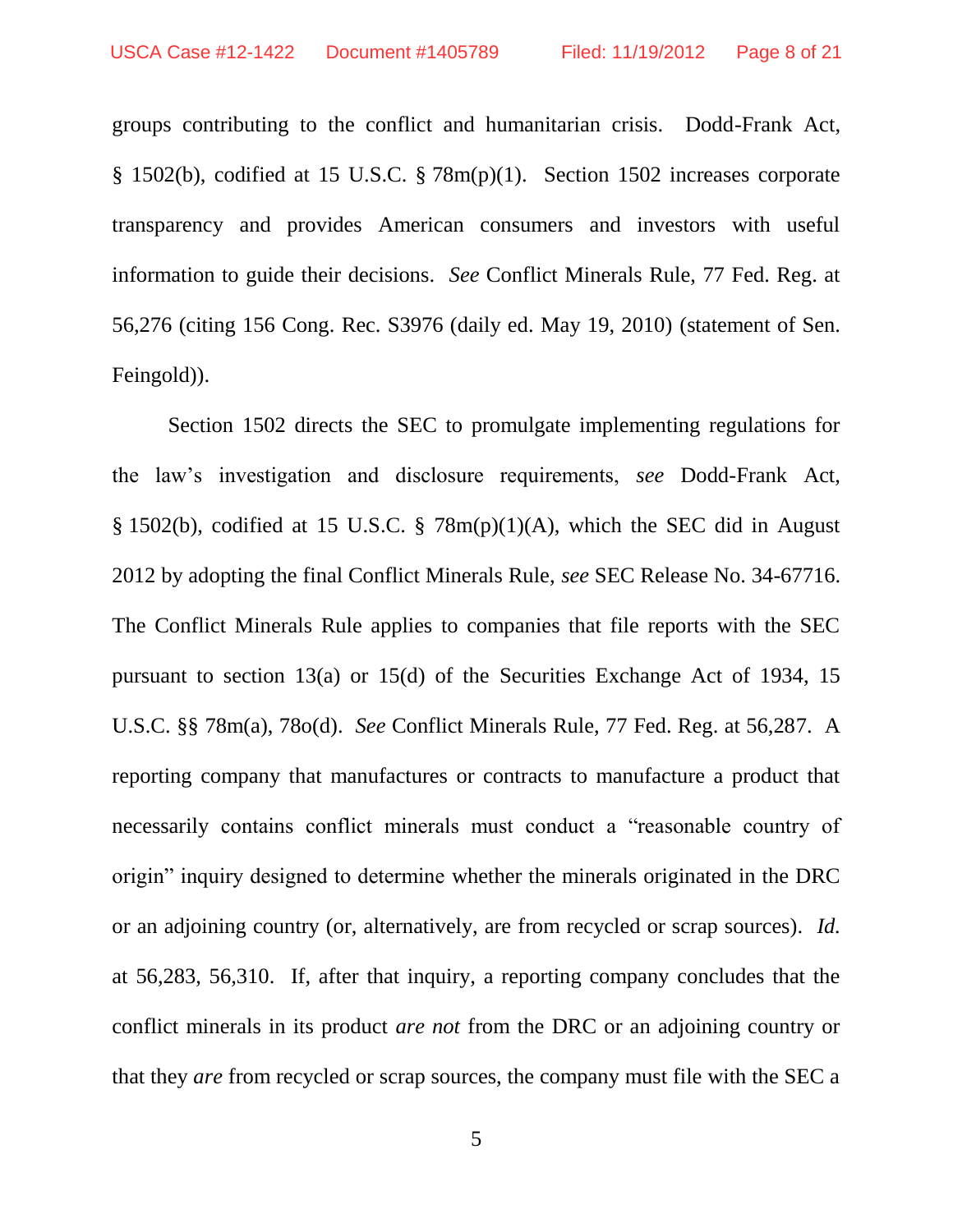specialized disclosure form disclosing and describing the company's reasonable country of origin inquiry. *Id.* at 56,283, 56,313. The company must also disclose the same information on its public website. *Id.* at 56,315.

In contrast, if a reporting company knows or has reason to believe that the conflict minerals in its product may have originated in the DRC or an adjoining country and that the conflict minerals are not or may not be from recycled or scrap sources, then the Conflict Minerals Rule requires the company to conduct a due diligence inquiry regarding the source and chain of custody of the conflict minerals. *Id.* at 56,283, 56,313. Unless the company determines as part of its due diligence inquiry that the conflict minerals are not from the DRC or an adjoining country or that they come from scrap or recycled sources, it must file a "Conflict Minerals Report" as an exhibit to the specialized disclosure form filed with the SEC. *Id.* at 56,283, 56,320. The Conflict Minerals Report must describe, among other things, the company's due diligence measures. *Id.* at 56,283, 56,320. Moreover, if a company's product is found not to be "DRC conflict free" or to be "DRC conflict undeterminable"—terms defined by the rule in reliance on Section 1502—the company must provide additional information in its Conflict Minerals Report, including a description of the product. *Id.* at 56,283, 56,321-56,323. A company that files a Conflict Minerals Report with the SEC must make the report available to the public on the company's website. *Id.* at 56,310.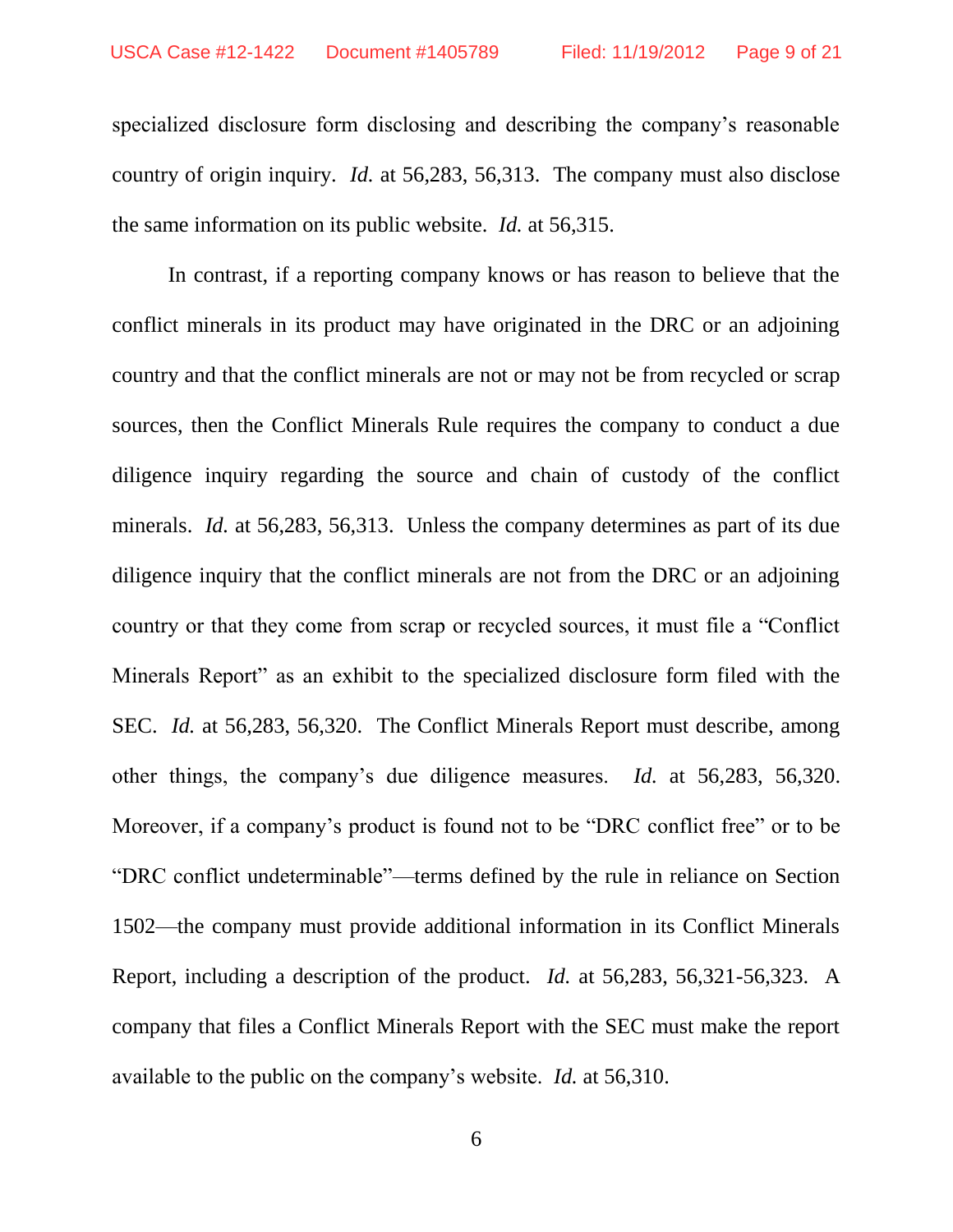#### **STATEMENT OF INTEREST AND GROUNDS FOR INTERVENTION**

Federal Rule of Appellate Procedure 15(d) governs intervention in a petition for review and requires "a concise statement of the interest of the moving party and the grounds for intervention." Fed. R. App. P. 15(d); *see Synovus Fin. Corp. v. Bd. of Governors of Fed. Reserve Sys.*, 952 F.2d 426, 433 (D.C. Cir. 1991).Amnesty International's interest in the proceeding is evidenced by its participation in the SEC rulemaking and by its intent to rely on information required to be disclosed under the rule to make investment, consumer, and other organizational decisions. Amnesty International's interest will be impaired if either Section 1502 or the Conflict Minerals Rule is invalidated. Moreover, Amnesty International's interest and perspective are distinct from those of the SEC and thus favor intervention.

### **I. Amnesty International Participated in the Rulemaking and Will Bring Distinct Interests and Perspective to the Litigation.**

Amnesty International participated in the rulemaking that led to the Conflict Minerals Rule. AIUSA and the International Secretariat submitted comments during the rulemaking to support the full and rapid implementation of Section 1502 and the SEC's adoption of clear standards for companies required to conduct due diligence efforts under the rule. *See* Bochenek Decl. ¶¶ 6-7; Nossel Decl. ¶ 5. AIUSA also met with an SEC Commissioner and urged its members to write to the SEC in support of the Conflict Minerals Rule. Nossel Decl. ¶ 5. Amnesty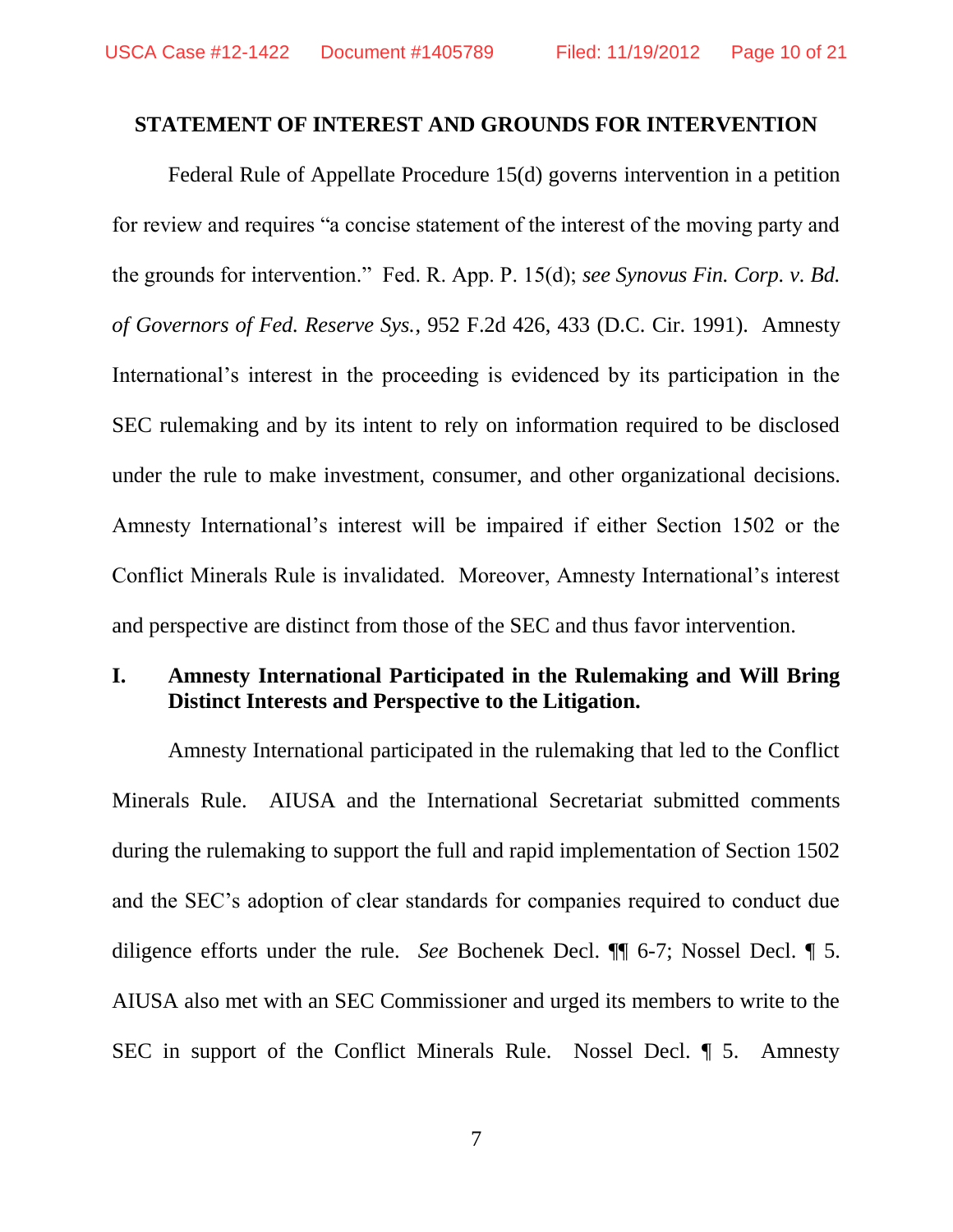International's active participation in the rulemaking strongly favors its intervention.

Amnesty International also has an interest and perspective distinct from those of the SEC. The SEC is charged with protecting investors, maintaining markets, and facilitating capital formation, but Amnesty International's interests in this case go beyond those of an investor. Amnesty International has an interest as well in the human rights-related goals of the Conflict Minerals Rule, and it views Section 1502 as a "key first step toward disrupting the supply chains that connect minerals used in consumer products, such as cell phones, to the violence, insecurity, and abuses that have claimed millions of lives in the eastern part of the [DRC]." Nossel Decl. ¶ 4. Moreover, Amnesty International plans to rely on information from the disclosures required by the Conflict Minerals Rule not just to make investment decisions, *id.* ¶¶ 13-16, but also to make purchasing and fundraising decisions and to engage in new activities that are central to its mission and that will be impaired if the rule is invalidated, *id.* ¶¶ 18-19; Bochenek Decl. ¶¶ 8-9, 20-21.

As a Respondent-Intervenor, Amnesty International will bring expertise in the areas of human rights, extractive industries, and corporate transparency. It has deep knowledge of the ongoing conflict and humanitarian crisis in the DRC. Bochenek Decl. ¶ 12. For example, the International Secretariat has published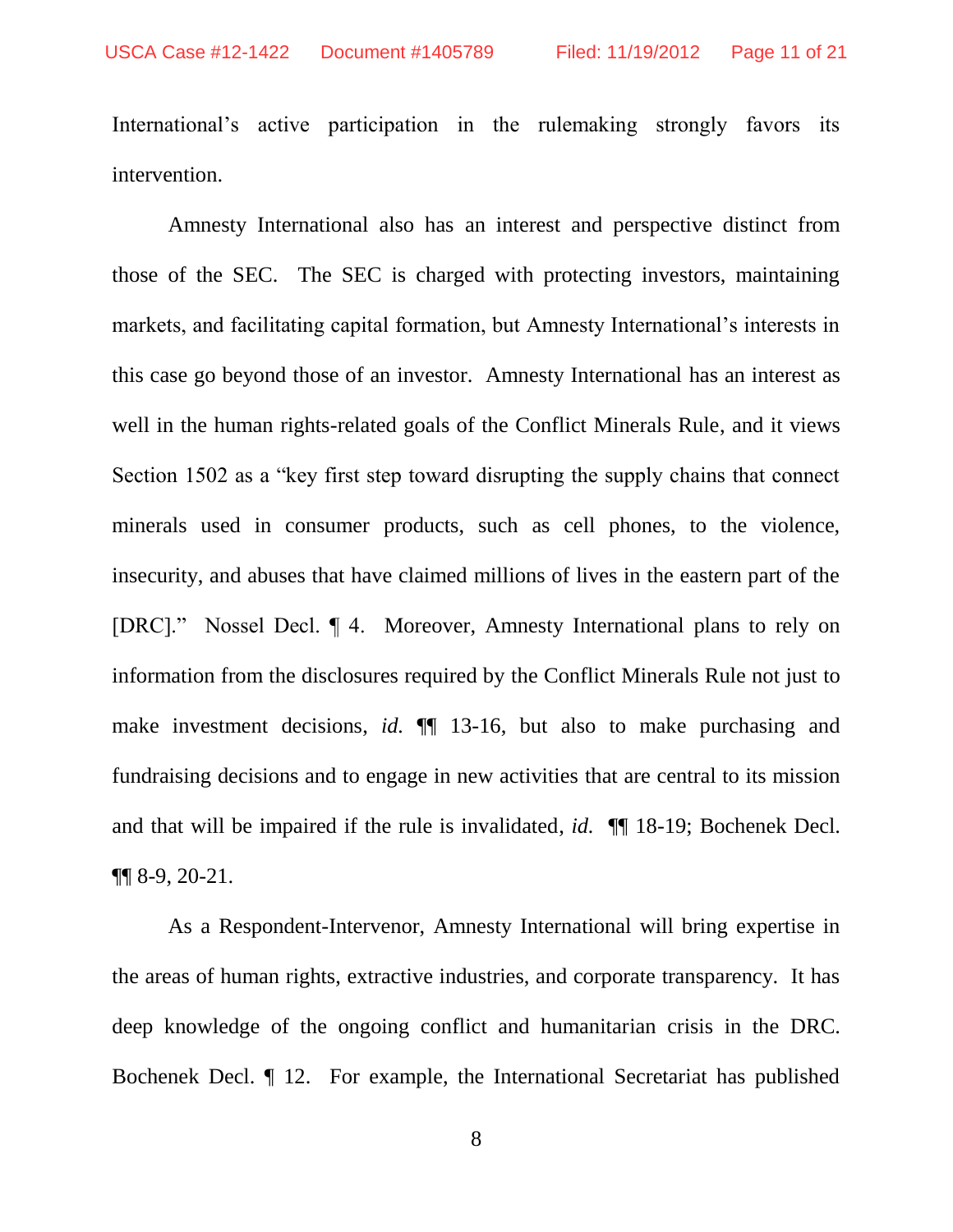numerous reports on the region, including one that documents the scale of crimes under international law committed by Congolese security forces and armed groups. *Id.* In addition, Amnesty International has expertise on the incidence of human rights abuses related to extractive industries, and it has long called for disclosures and due diligence processes of the kind required by the Conflict Minerals Rule. *Id.* ¶¶ 16, 18-19.

### **II. Amnesty International Will Be Injured If Section 1502 and the Conflict Minerals Rule Are Invalidated.**

Amnesty International has a strong interest at stake in the enforcement of Section 1502 and the Conflict Minerals Rule. If the rule and the statute underlying it are invalidated, Amnesty International will suffer a concrete injury to its investment, consumer, and other organizational interests. It can, therefore, demonstrate an interest that warrants intervention under Federal Rule of Appellate Procedure  $15(d)$ .<sup>4</sup>

 $\overline{a}$ 

<sup>&</sup>lt;sup>4</sup> The Court need not engage in a separate inquiry to determine whether Amnesty International has standing to intervene as a respondent. *See, e.g.*, *McConnell v. FEC*, 540 U.S. 93, 233 (2003), *overruled on other grounds by Citizens United v. FEC*, 558 U.S. 310 (2010). Nonetheless, the attached declarations make clear that invalidation of the Conflict Minerals Rule would inflict a particularized injury on Amnesty International sufficient to confer standing. *See, e.g.*, *FEC v. Akins*, 524 U.S. 11, 21 (1998) (informational standing); *Am. Soc. for Prevention of Cruelty to Animals v. Feld Entm't, Inc.*, 659 F.3d 13, 25 (D.C. Cir. 2011) (*Havens* standing).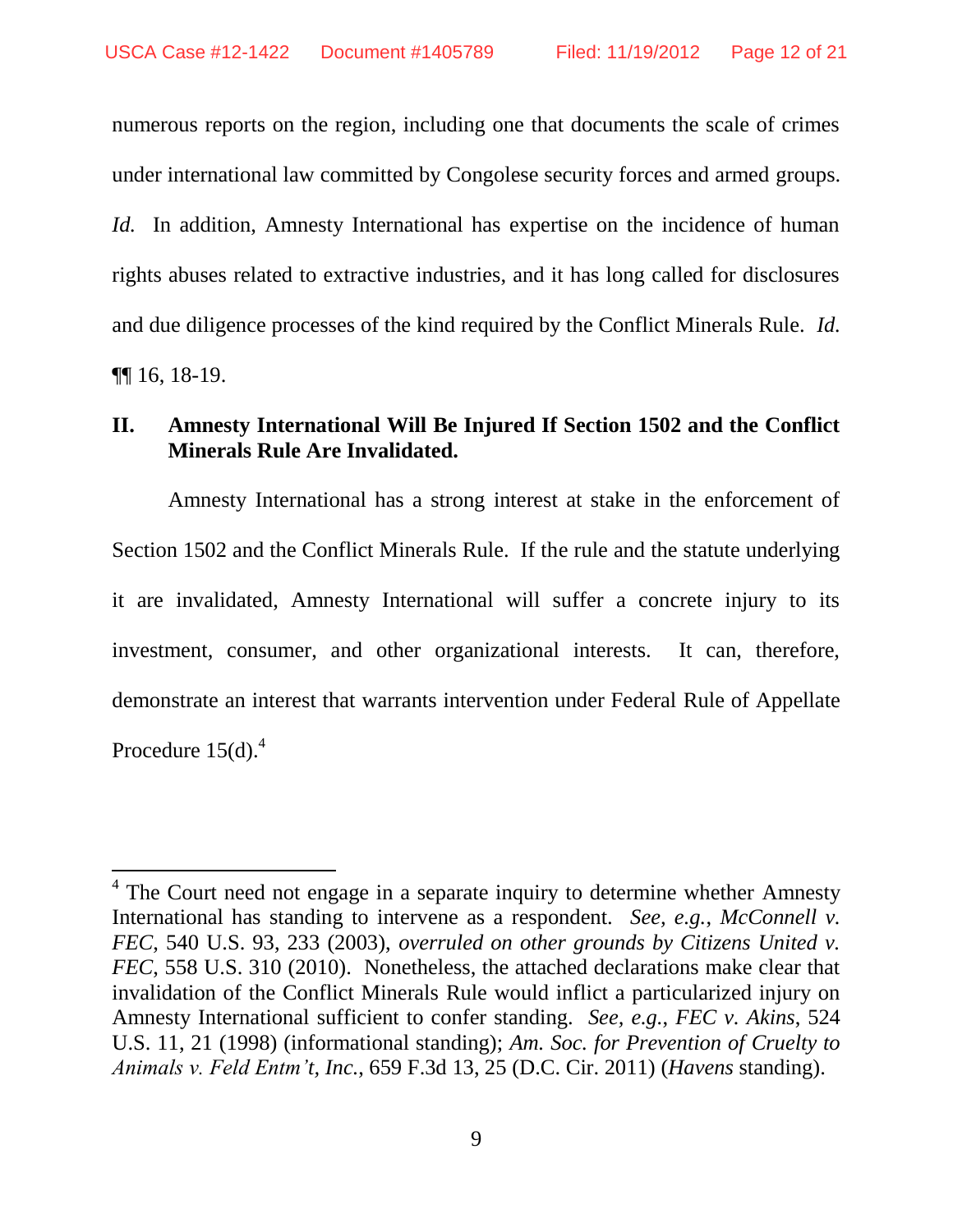## **A. AIUSA Has Investment and Business Interests at Stake in the Enforcement of the Conflict Minerals Rule.**

**1.** AIUSA invests a portion of its assets in securities, including common stock, and it is committed to an investment philosophy that respects and enhances its efforts on behalf of human rights. Nossel Decl. ¶¶ 6-8, 11. Section 1502 and the Conflict Minerals Rule provide investors, including AIUSA, with information about companies' reliance on conflict minerals from the DRC or adjoining countries and about whether those minerals help finance armed groups operating in the region. *See* Conflict Minerals Rule, 77 Fed. Reg. at 56,276. AIUSA will rely on this information to make more informed and socially responsible investment decisions and to engage more effectively in shareholder advocacy. Nossel Decl. ¶ 13.

Specifically, AIUSA believes that companies that uphold human rights principles in their business operations may be good investments for its assets. *Id. ¶* 6. It, therefore, maintains an Investment Policy Statement that sets criteria for the management of AIUSA's financial assets, including reserve accounts. *Id.* ¶ 9. AIUSA's Policy Statement attempts to screen out investments in companies with operations that may perpetrate or be complicit in grave human rights abuses. *Id.* Investment managers for AIUSA's reserve accounts use the Policy Statement to guide their investments with respect to AIUSA's portfolios. *Id.*

In addition, AIUSA maintains securities that it relies on to engage in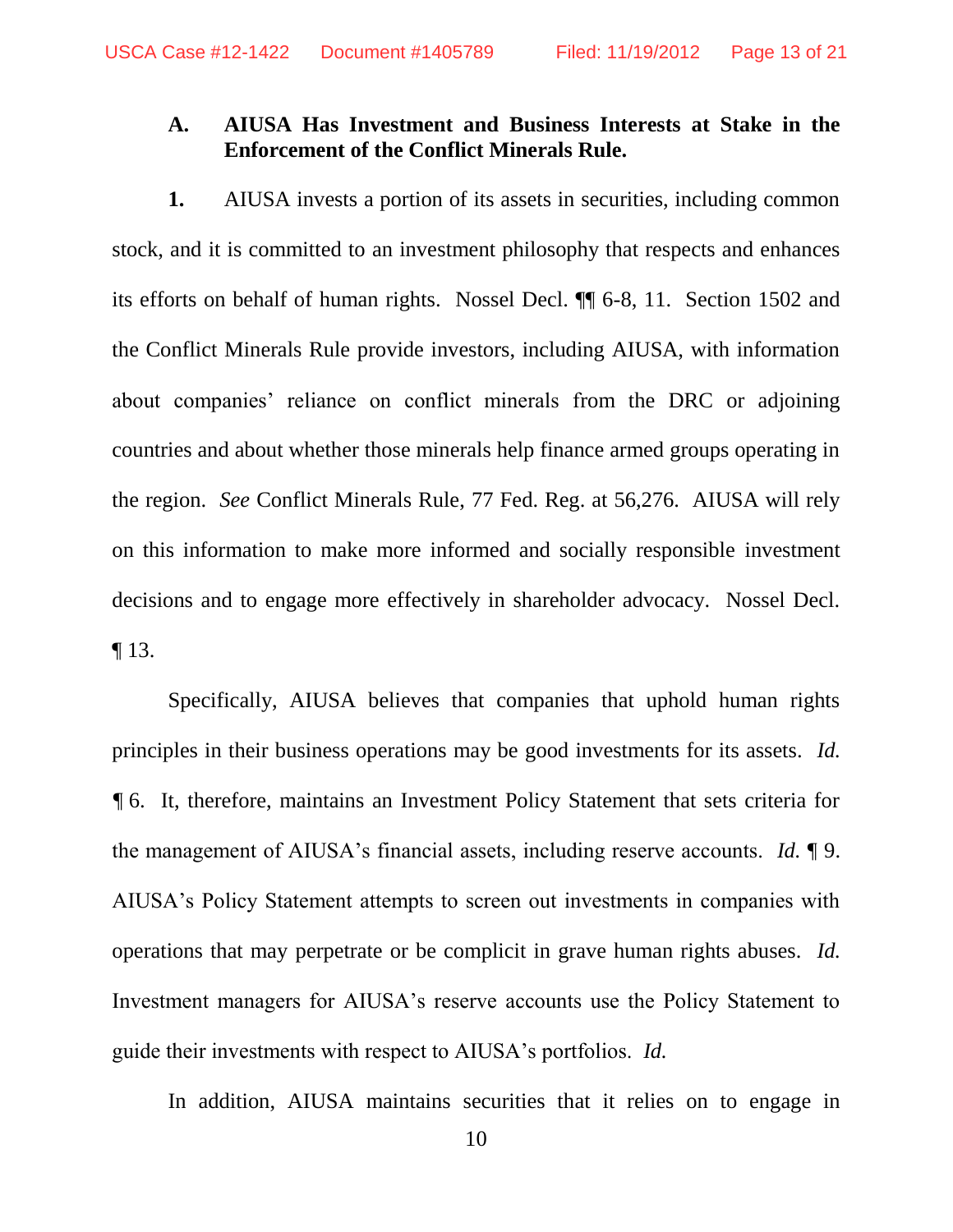shareholder advocacy efforts. *Id.* ¶ 11. This investment portfolio, which is not governed by AIUSA's Policy Statement, includes stock in numerous companies, such as Wal-Mart Stores Inc., Freeport McMoran Copper & Gold, Coca-Cola Company, Dow Chemical Company, and Yahoo Inc. *Id.* AIUSA determines annually whether to sell existing shares of these stocks or whether to buy stocks from other companies. *Id.* AIUSA is an active shareholder: It files shareholder resolutions, uses its right as a shareholder to attend annual shareholder meetings, and routinely votes its shares in favor of shareholder resolutions that support human rights. *Id.* ¶ 12.

AIUSA intends to review the disclosures made in compliance with the Conflict Minerals Rule to determine whether and to what extent the companies in which it invests manufacture or contract to manufacture products that necessarily rely on conflict minerals from the DRC or an adjoining country and whether those products help finance armed groups. *Id.* ¶ 14. AIUSA will also rely on the disclosures to assess the extent to which companies have conducted appropriate due diligence investigations with respect to conflict minerals. *Id.* 

AIUSA intends to use the disclosed information in several ways. First, AIUSA and its investment managers will use the disclosure information to apply AIUSA's existing policy of screening out reserve account investments in companies with operations that may perpetrate or be complicit in grave human

11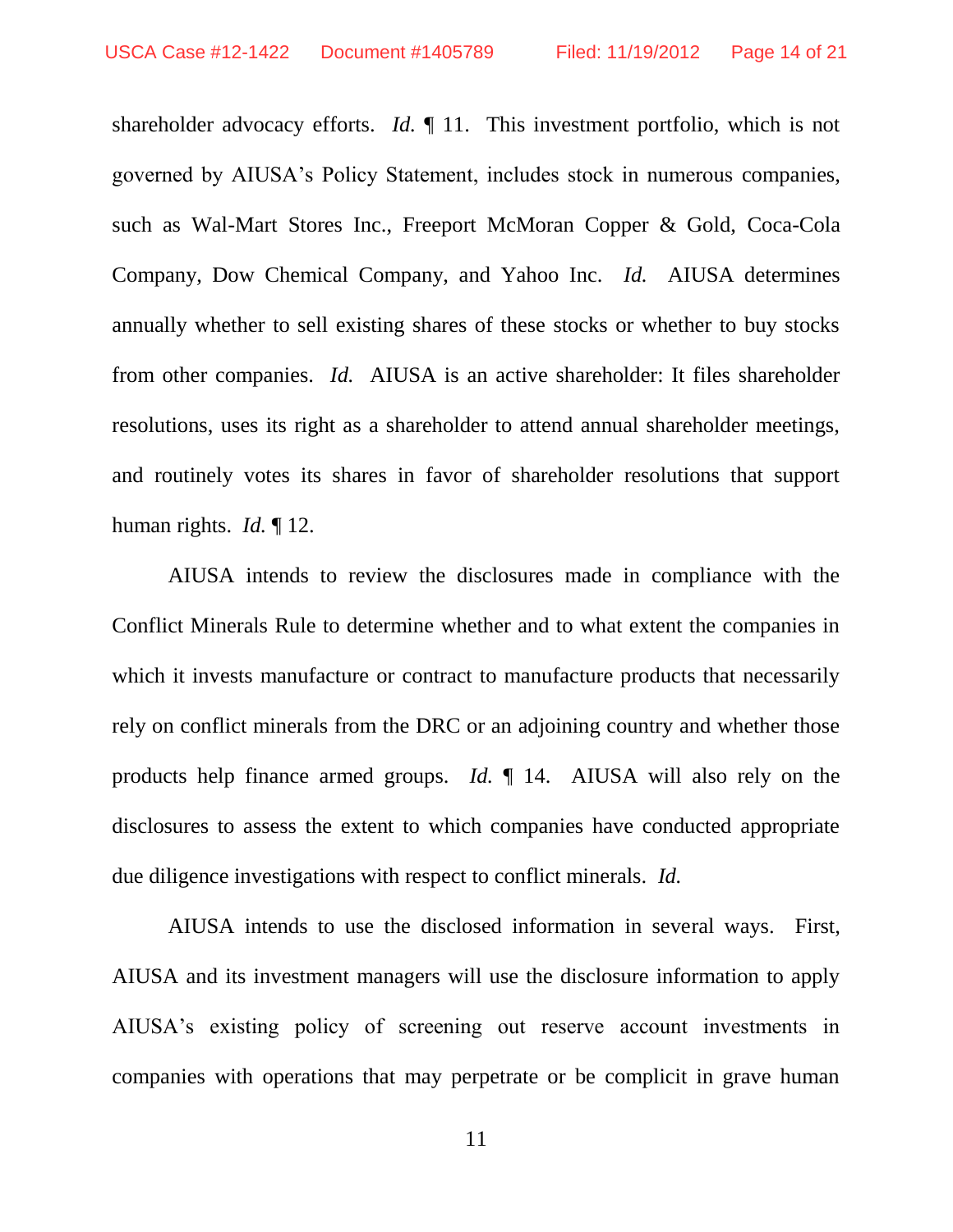rights abuses. *Id.* ¶ 15. AIUSA also intends to incorporate more specific criteria into its Investment Policy based on information that will become available from disclosures mandated by the Conflict Minerals Rule. *Id.* As a result of the disclosures, AIUSA and its investment managers will be better able to apply AIUSA's socially responsible priorities to the investment of AIUSA's reserve accounts. *Id.*

Second, AIUSA intends to use the disclosures to inform its shareholder advocacy and corporate governance activities. *Id.* ¶ 16. The disclosures will provide AIUSA with relevant information that AIUSA will use to engage companies in dialogue and to vote on shareholder resolutions. *Id.* The disclosures will also facilitate AIUSA's ability to file shareholder resolutions on the subject of conflict minerals if such resolutions are warranted. *Id.* 

If Section 1502 or the Conflict Minerals Rule were invalidated, AIUSA would not have access to the disclosures now required by law, which would harm AIUSA's interest in making financially sound and socially responsible investments and its interest in participating as a shareholder. *Id.* ¶ 17.

**2.** AIUSA also has a separate business interest in the enforcement of the Conflict Minerals Rule. As a human rights organization, AIUSA has a policy of screening corporate donations to exclude gifts from companies that are complicit in human rights abuses or that pose other risks to AIUSA's reputation. *Id.* ¶ 18.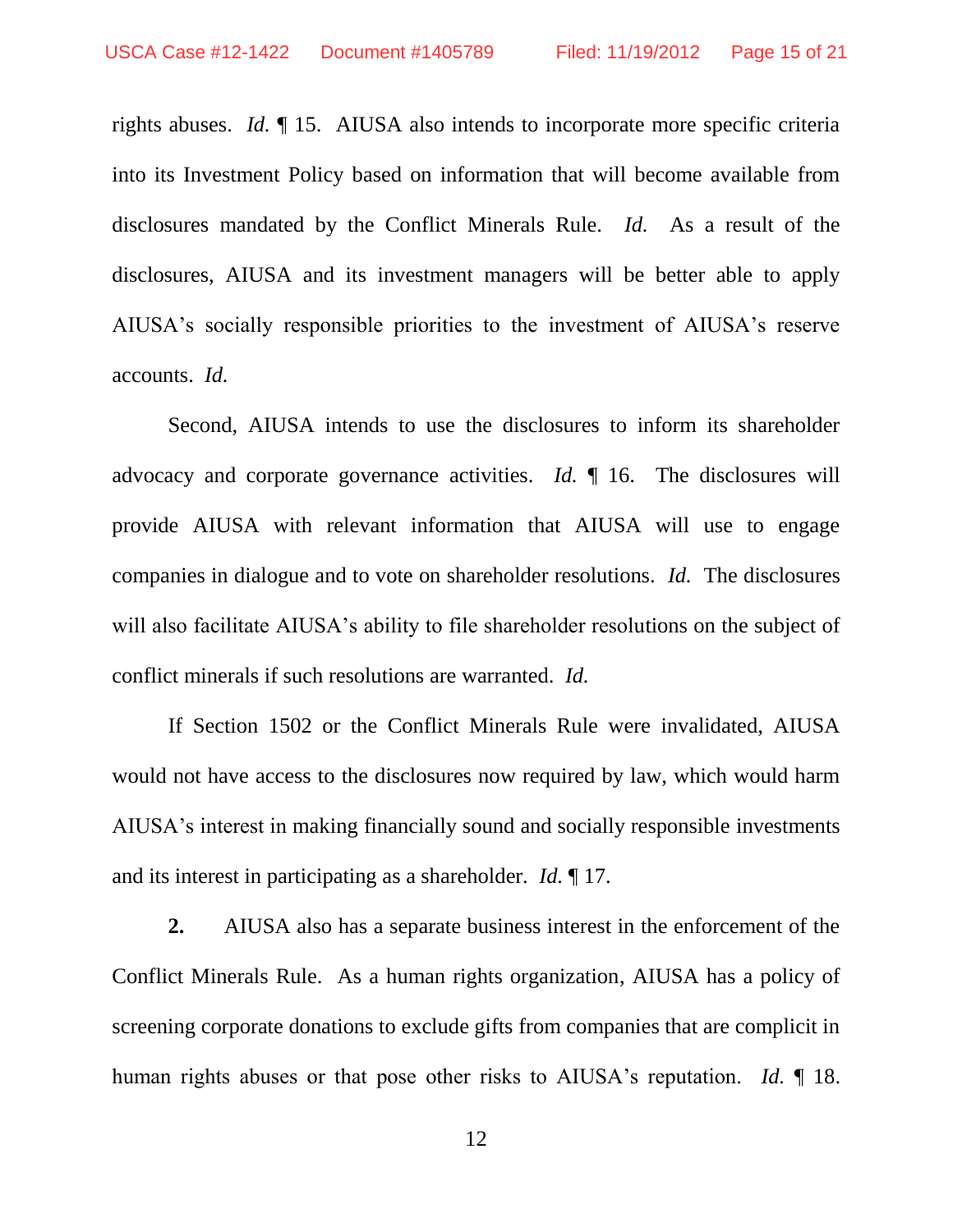Information indicating that a company relies on conflict minerals from the DRC or adjoining countries and that such reliance may fund armed groups would be relevant to AIUSA's corporate screening policy. AIUSA has in the past tried to determine whether potential corporate donors' products relied on conflict minerals originating in the DRC. *Id.* But the information provided in the disclosures under the Conflict Minerals Rule will be more reliable and robust than information from current sources. *Id.* 

AIUSA intends to use this new information to make decisions regarding whether to accept donations from companies that manufacture products that contain conflict minerals originating in the DRC and that may provide support for armed groups in the region. *Id.* If Section 1502 and the Conflict Minerals Rule were invalidated, AIUSA would lose access to this information, lessening its ability to make informed decisions regarding potential reputational risks attendant to AIUSA's acceptance of certain corporate donations. *Id.* ¶ 19.

**B. Amnesty International Limited Has Consumer and Organizational Interests in the Enforcement of the Conflict Minerals Rule.**

**1.** Through the decisions of the International Secretariat, Amnesty International Limited has a consumer interest in the disclosures required by Section 1502 and the Conflict Minerals Rule. Bochenek Decl. ¶ 8. Specifically, the International Secretariat's procurement policies require ethical and due diligence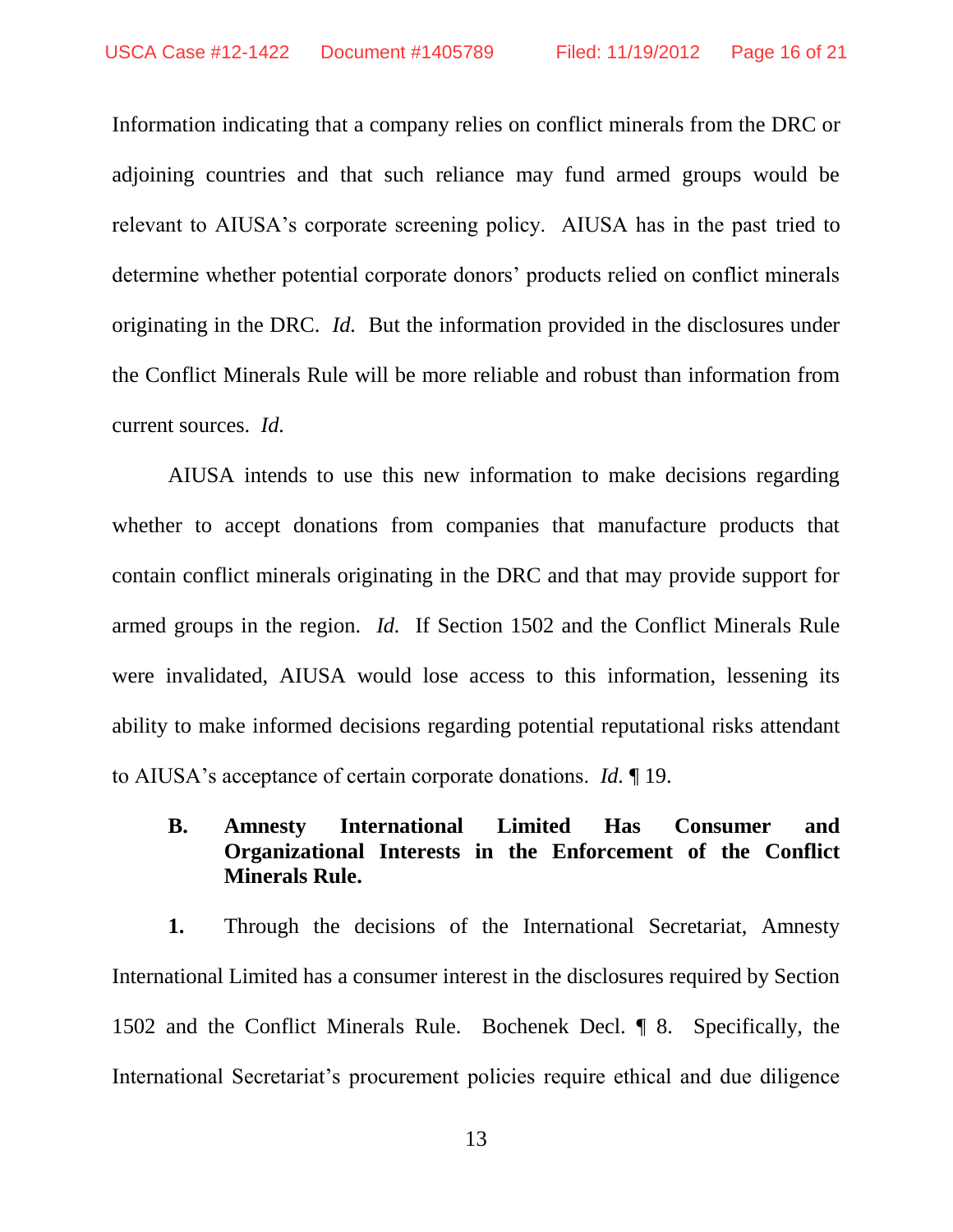checks to ensure that suppliers comply with human rights, labor, and environmental standards and that the suppliers take reasonable steps to ensure that those with whom they have a business relationship do the same. *Id.* To comply with the International Secretariat's human rights standards, suppliers must take reasonable steps to ensure that they do not profit directly or indirectly from child labor or that of other vulnerable groups, or from bonded labor, indentured labor, or any other form of servitude; that any goods that they produce, trade, or deal in are not and have not been implicated in human rights abuses by military, security, or police forces or other state agents or by non-state actors; and that they do not cause or contribute to the commission of serious human rights abuses, including by nonstate actors. *Id.*

The International Secretariat will use information in the disclosures to determine whether companies and their products rely on conflict minerals from the DRC and adjoining countries and the extent to which such reliance may fund armed groups in the DRC responsible for human rights abuses. *Id.* ¶ 9. It will rely on that information when choosing between products that it intends to purchase or lease, including computers, landline and mobile telephones, cameras and video equipment, and other electronic devices. *Id.*

Without the disclosures mandated by Section 1502 and the Conflict Minerals Rule, the International Secretariat would be unable in all but the most exceptional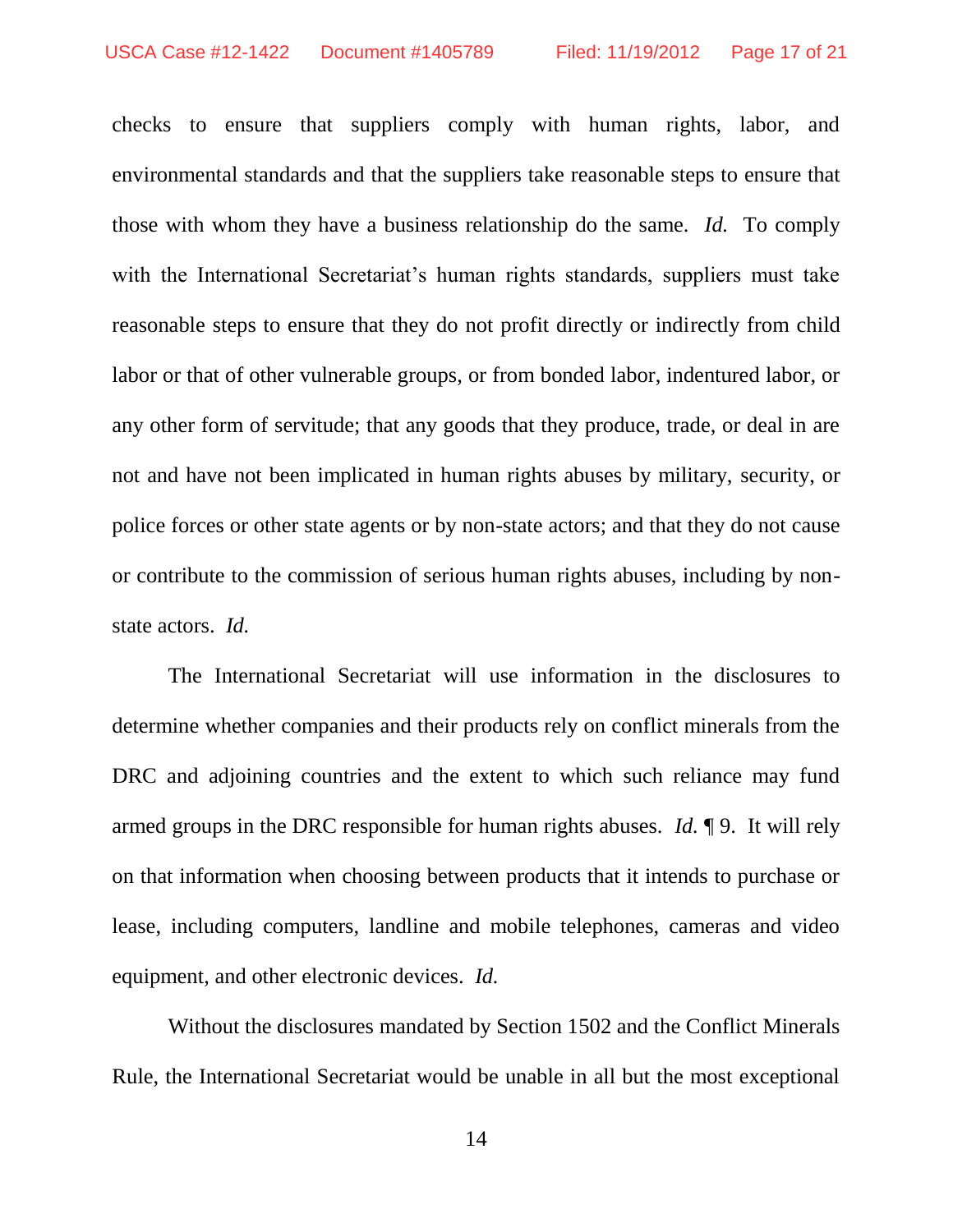circumstances to determine which companies and products rely on conflict minerals from the DRC and adjoining countries and the extent to which that reliance funds armed groups in the DRC responsible for human rights abuses. *Id.* ¶ 10. Accordingly, invalidation of the Conflict Minerals Rule and Section 1502 would impair Amnesty International Limited's ability to make informed purchasing decisions that are consistent with its socially responsible interests. *Id.*

**2.** Amnesty International Limited also has an interest in the Conflict Minerals Rule because the rule will facilitate the International Secretariat's work on new public education and advocacy activities that further the organization's core mission, and invalidation of the rule will frustrate the organization's mission while necessitating a redirection of resources to counteract the rule's invalidation. Specifically, in recent years, the International Secretariat has invested a substantial amount of staff time and other financial resources in activities related to human rights abuses in the DRC; human rights abuses in the context of extractive industries, including mining; and corporate accountability. Bochenek Decl. ¶¶ 12- 13, 16-19. Using the new disclosures that the Conflict Minerals Rule requires, the International Secretariat intends to engage in new public education and advocacy activities that bring greater attention to the relationship between conflict minerals and human rights abuses in the DRC. *Id.* ¶ 20. These activities will further Amnesty International's core mission of conducting research and taking action to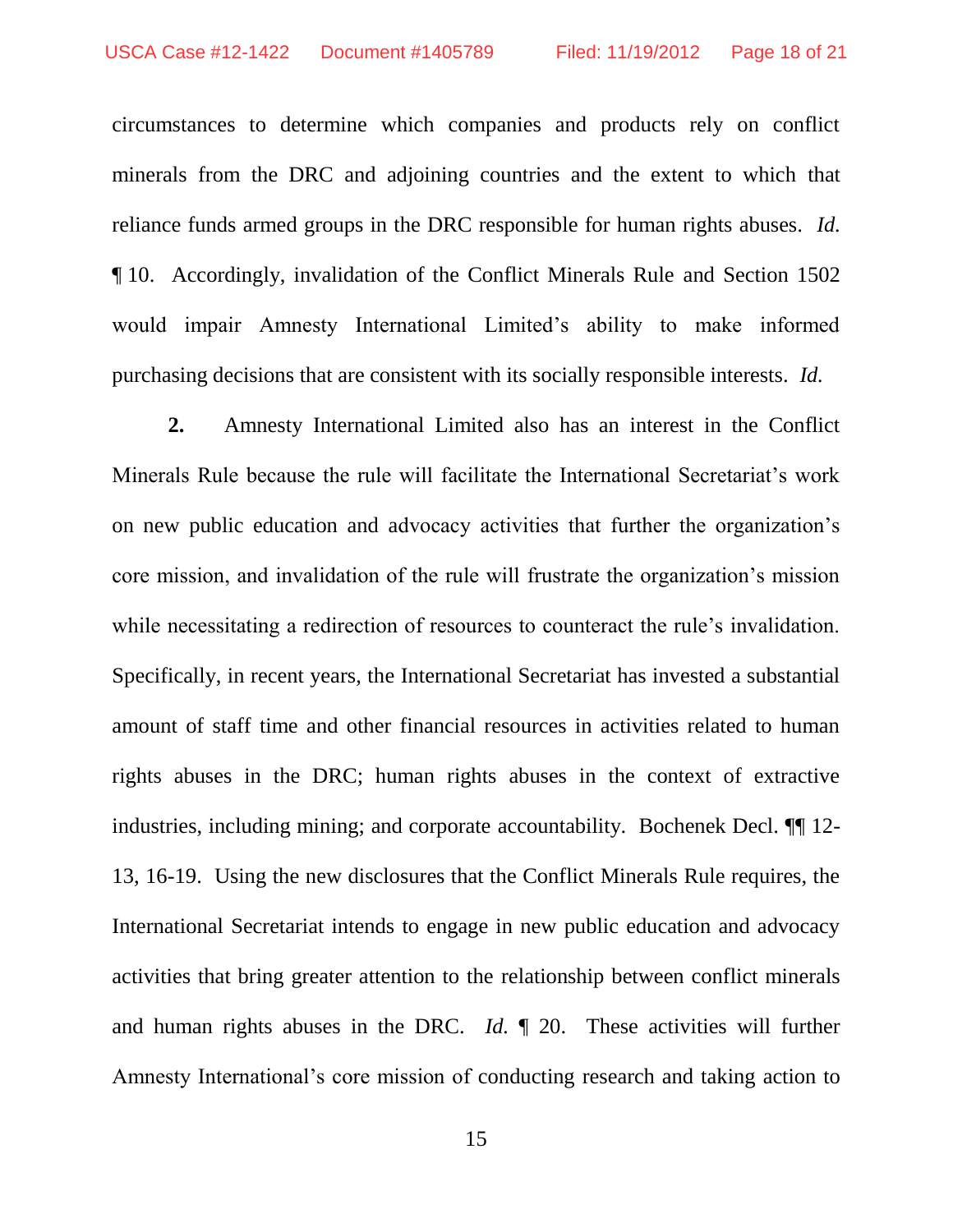prevent and end grave abuses of all human rights. *Id.* ¶¶ 2, 20.

Invalidation of the Conflict Minerals Rule would frustrate Amnesty International's mission. The International Secretariat would not be able to engage in the public education and advocacy activities that it plans to undertake using information obtained from the required disclosures. *Id. ¶* 21. It would, therefore, be more difficult for the International Secretariat to fulfill its mission, that is, do research and take action to end human rights abuses. Instead, the International Secretariat would redirect substantial staff time and other financial resources to determine how and to what extent it could investigate and report on cases in which the exploitation and trade of conflict minerals from the DRC helps to finance conflict in eastern DRC. *Id.* 

#### **CONCLUSION**

For the foregoing reasons, Amnesty's motion for leave to intervene on behalf of the SEC should be granted.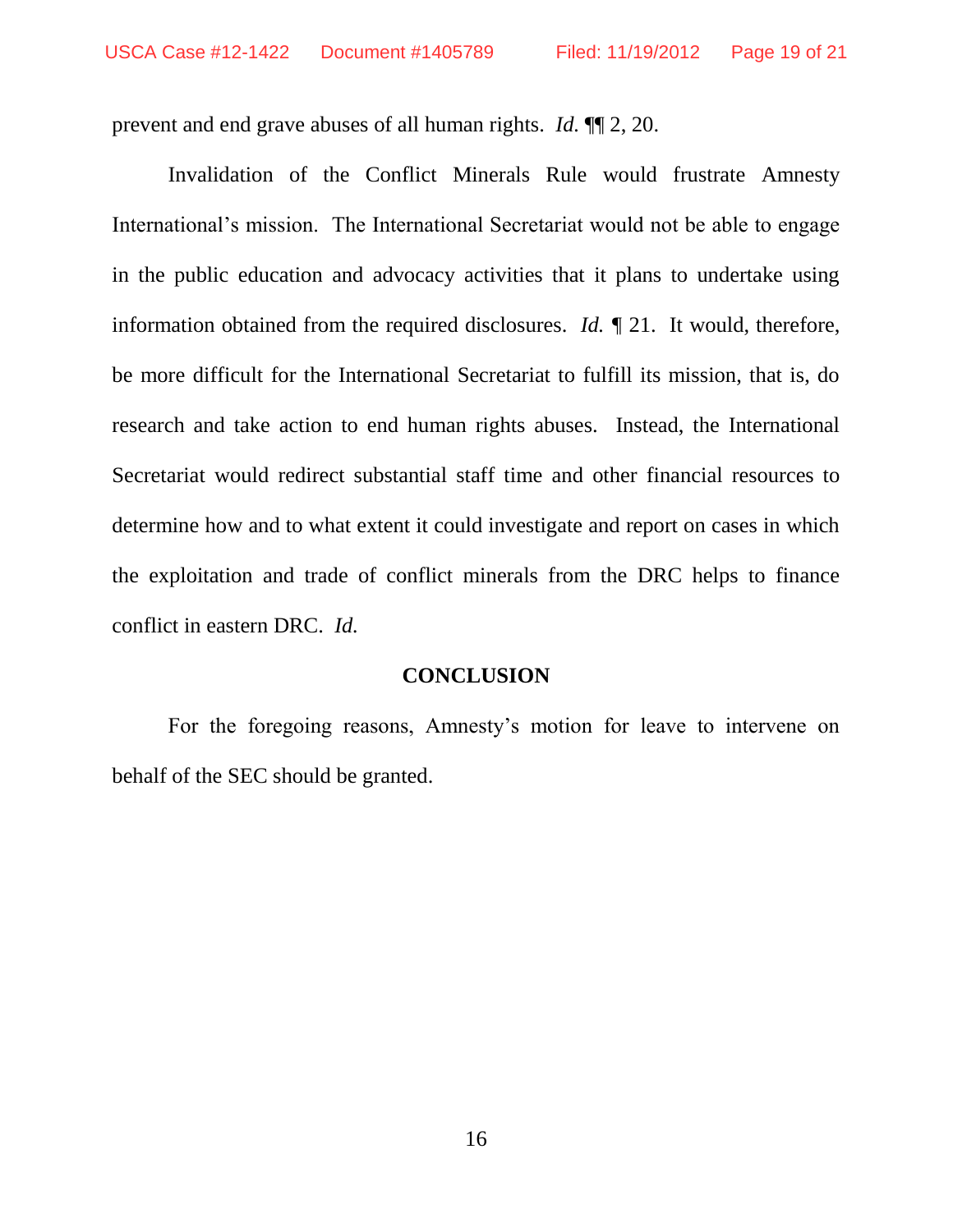November 19, 2012 Respectfully submitted,

 /s/ Julie A. Murray Julie A. Murray Adina H. Rosenbaum PUBLIC CITIZEN LITIGATION GROUP 1600 20th Street NW Washington, DC 20009 (202) 588-1000 jmurray@citizen.org

Attorneys for Amnesty International of the USA, Inc. and Amnesty International Ltd.